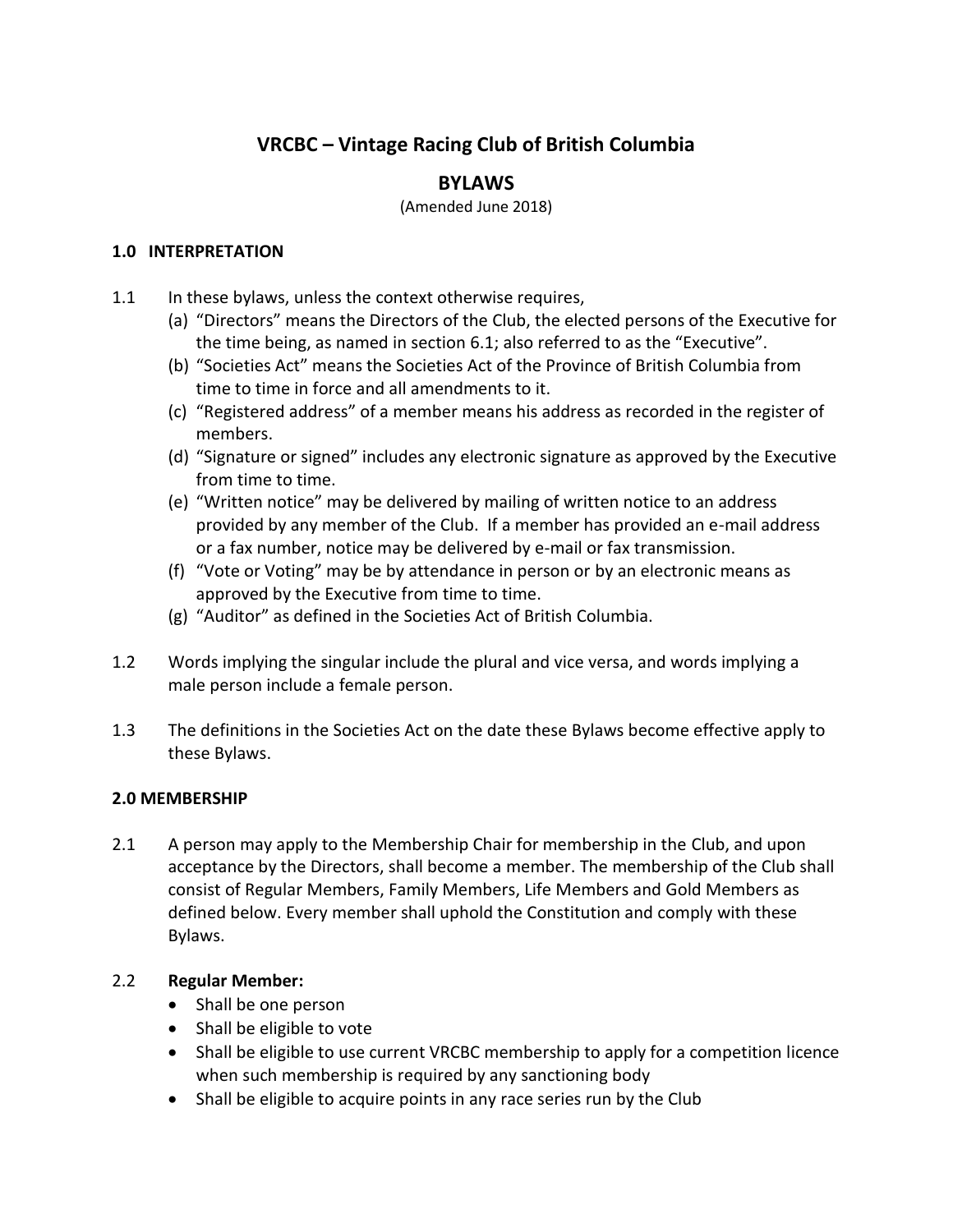#### 2.3 **Family Member:**

- Shall be the spouse and / or dependent children of a current member sharing the same residential address
- Children, of a current member or their spouse, under the age of 16 regardless of address
- Grandchildren, of a current member or their spouse, under the age of 16, regardless of address.
- The first two family members over the age of 16 listed on the membership application form, shall be eligible to vote, to use current VRCBC membership to apply for a competition licence when such membership is required by any sanctioning body and to acquire points in any race series run by the Club.

#### 2.4 **Life Member:**

- From time to time the Executive may propose that a member be elevated to Life Member status because of their contribution to the Club. This must be confirmed by a vote of the members at a meeting.
- A Life Member is no longer required to pay dues.
- A Life Member shall receive the same privileges as a Regular Member.

### 2.5 **Gold Member:**

- For a donation to the Club as set by the Executive Committee, in addition to Regular Membership, a member will receive a membership card designating them as a Gold Member.
- A Gold Member shall receive the same privileges as a Regular Member.

#### 2.6 **Member in Good Standing:**

 All members are in good standing, with the exception of a member who has failed to pay his/her current annual membership fee or any other subscription or debt due and owing by the member to the society. The member remains not in good standing so long as the debt is unpaid.

#### **3.0 FEES**

3.1 Membership fees shall be set by a unanimous vote of the Executive, which vote shall become effective only when confirmed by a vote of the members at the Annual General Meeting or at a Special Meeting.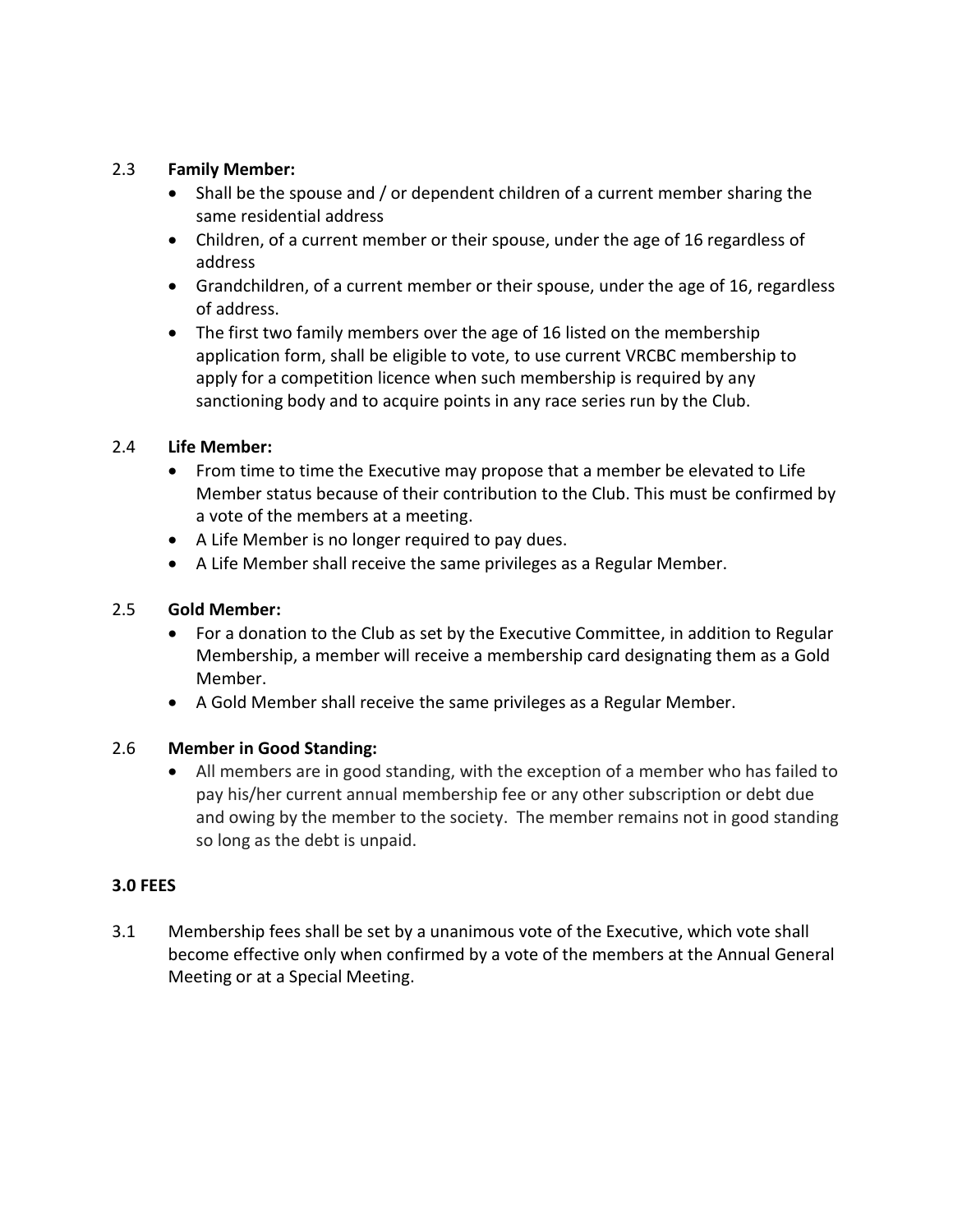#### **4.0 TERMINATION OF MEMBERSHIP**

- 4.1 A person shall cease to be a member of the Club by delivering his resignation in writing to the Secretary of the Club or by e-mailing, mailing or delivering it to the address of the Club.
- 4.2 Membership shall be terminated when a member ceases to be in good standing for twelve consecutive months, or upon their death.
- 4.3 The Executive shall have the power, by a vote of two-thirds of those present, to expel any Member whose conduct shall have been determined to have been in conflict with the interest of the Club.
- 4.4 No member shall be expelled without first having been notified of the charge or the complaint against him and given the opportunity to be heard by the Executive, at a meeting called for that purpose.
- 4.5 A member may appeal the decision of the Executive at a general meeting.

#### **5.0 MEETINGS**

- 5.1 The Annual General Meeting of the Club shall be convened in January of every year. The retiring President shall, at that meeting, be required to give a review of his tenure of office for the past year and he may direct other retiring directors to do the same.
- 5.2 Written notice convening the Annual General Meeting shall be sent to the members not less than fourteen days before the meeting.
- 5.3 The whole Board of Directors shall be retired at each Annual General Meeting and shall be eligible for re-election if otherwise qualified.
- 5.4 The business at all Annual and General Meetings shall include:
	- Reading or presenting in writing and passing of the minutes of previous meeting
	- Business arising from the minutes
	- Reports of Directors
	- A financial statement of the Club shall be presented
	- Business arising from the reports
	- **•** New Business
- 5.5 A **Special Meeting** of the Club may be convened at any time by the Executive. Notice of the special meeting shall be sent to the Members not less than fourteen days before the meeting is convened.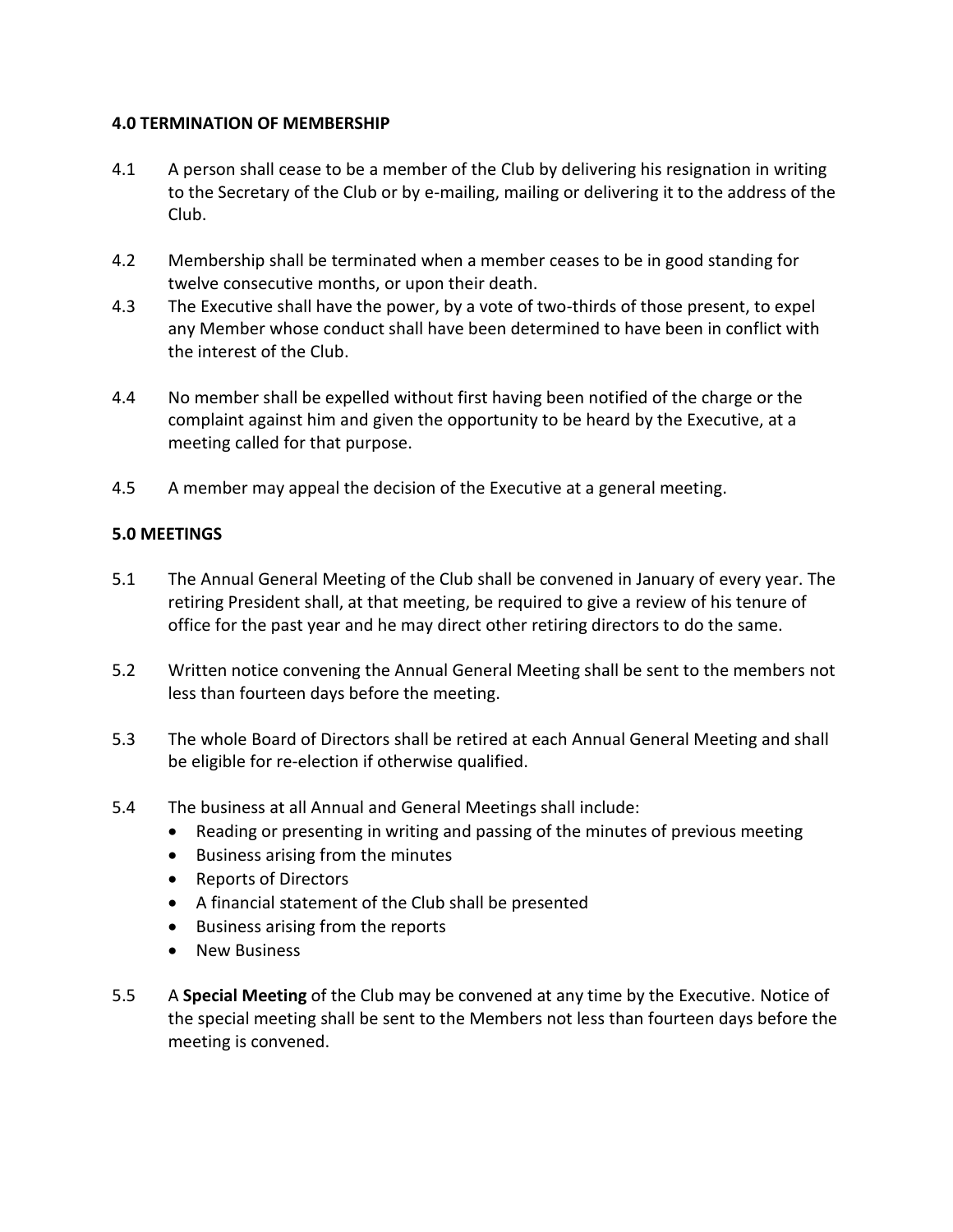- 5.6 **General Meetings** shall be held regularly, at such times and places as may be specified at each preceding regular general meeting. In the absence of the Secretary from a meeting, the Directors shall appoint another person to act as Secretary and take minutes. If at any time during a general meeting there ceases to be a quorum present, business then shall be suspended until there is a quorum or until the meeting is adjourned.
- 5.7 If within 30 minutes from the time appointed for a general meeting, a quorum is not present, the meeting, if convened on the requisition of members shall be terminated; but in any other case, it shall stand adjourned to the same day in the next week, at the same time and place, and if, at the adjourned meeting, a quorum is not present, the members present constitute a quorum.
- 5.8 A quorum shall consist of 5 per cent of the current members of the Club.

#### **6.0 ELECTIONS**

- 6.1 The Executive Committee (with the exception of the Past President) shall be elected at the Annual General Meeting, convened not later than the last day of January of each year, by a majority of the Club Members present, in person or by electronic means as approved by the Executive Committee. Only Club Members in good standing for the twelve months preceding the Annual General Meeting shall be eligible to be nominated as members of the Executive Committee.
- 6.2 Voting for members of the Executive Committee shall be by show of hands of the Club Members present, or by any electronic means approved by the Executive, or by ballot as the Chairman may declare, and the candidates having the greatest number of votes shall be declared elected. Proxies or voting on behalf of another Member are not permitted.
- 6.3 Members may, by Special Resolution, remove a member of the Executive Committee before the expiration of his term of office, and may elect a successor to complete the term of office.
- 6.4 No Member of the Executive Committee shall be remunerated for being or acting as an Executive Committee member, but may be reimbursed for all expenses necessarily and reasonably incurred by him while engaged in the affairs of the Society.

#### **7.0 VOTING**

- 7.1 A member in good standing, present at a meeting of members is entitled to one vote.
- 7.2 Voting at General and Special Meetings shall be by a show of hands or by any other means as approved by the Executive Committee.
- 7.3 Voting by proxy is not permitted.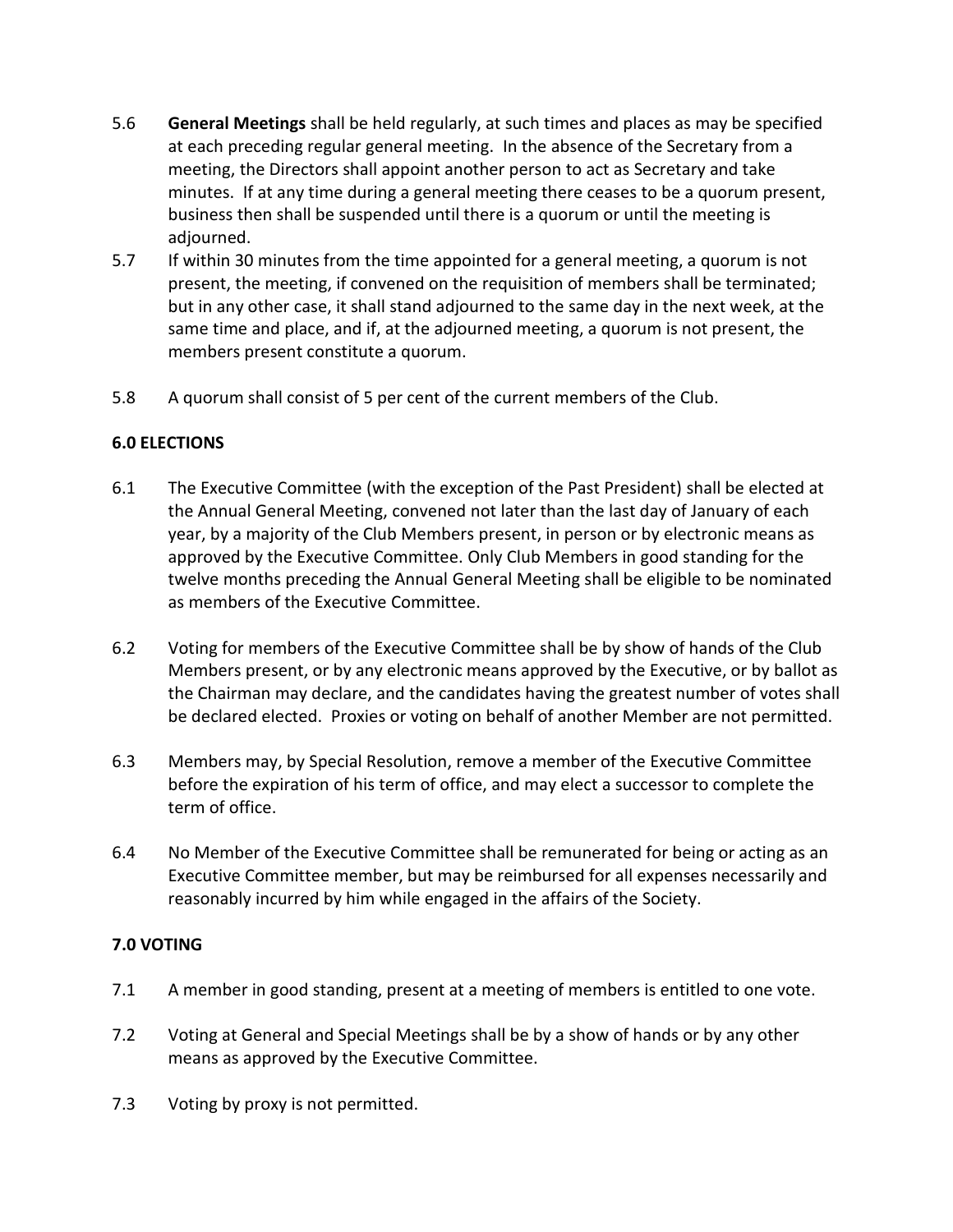#### **8.0 DUTIES OF THE EXECUTIVE COMMITTEE**

- 8.1 The *President* shall preside over all meetings of the Club and supervise the other Directors in the execution of their duties.
- 8.2 The *Vice-President* shall assist the President in the discharge of his duties and in his absence, the Vice-President shall carry out the duties of the President.
- 8.3 The *Treasurer* shall keep such financial records, including books of accounts, as are necessary to comply with the Societies Act and render financial statements to the Directors, Members and others when required.
- 8.4 The *Secretary* shall conduct the correspondence of the Club, issue notices of meetings of the Society and Directors, keep minutes of all meetings of the Club and Directors, have custody of all records and documents of the Club except those required to be kept by the Treasurer, have custody of the common seal of the Club and maintain the register of members.
- 8.5 The offices of Secretary and Treasurer may be held by one person who shall be known as the *Secretary-Treasurer*. Where a Secretary-Treasurer holds office the total number of Directors shall not be less than 5 or such greater number as may have been determined pursuant to Bylaw 6.1.
- 8.6 The immediate Past President shall act as advisor to the Executive Committee to provide continuity to the affairs of the Club.

# **9.0 BORROWING**

9.1 Neither the Board of Directors nor the Club shall have the power to borrow money for the purpose of carrying out the objects of the Club.

# **10.0 SEAL**

10.1 The Seal of the Club shall be kept in the custody of the Secretary of the Club and shall not be fixed to any instrument except by authority of the Executive Committee or by the authority given at a general meeting of the Club.

# **11.0 BYLAW REVISIONS**

11.1 Alteration of the Bylaws may be made by a Special Resolution in accordance with and subject to the provisions of the "Societies Act" provided that notice of such special resolution shall be given to the Members of the Club not less than twenty-one days prior thereto and such special resolution shall be voted on and passed by a majority of